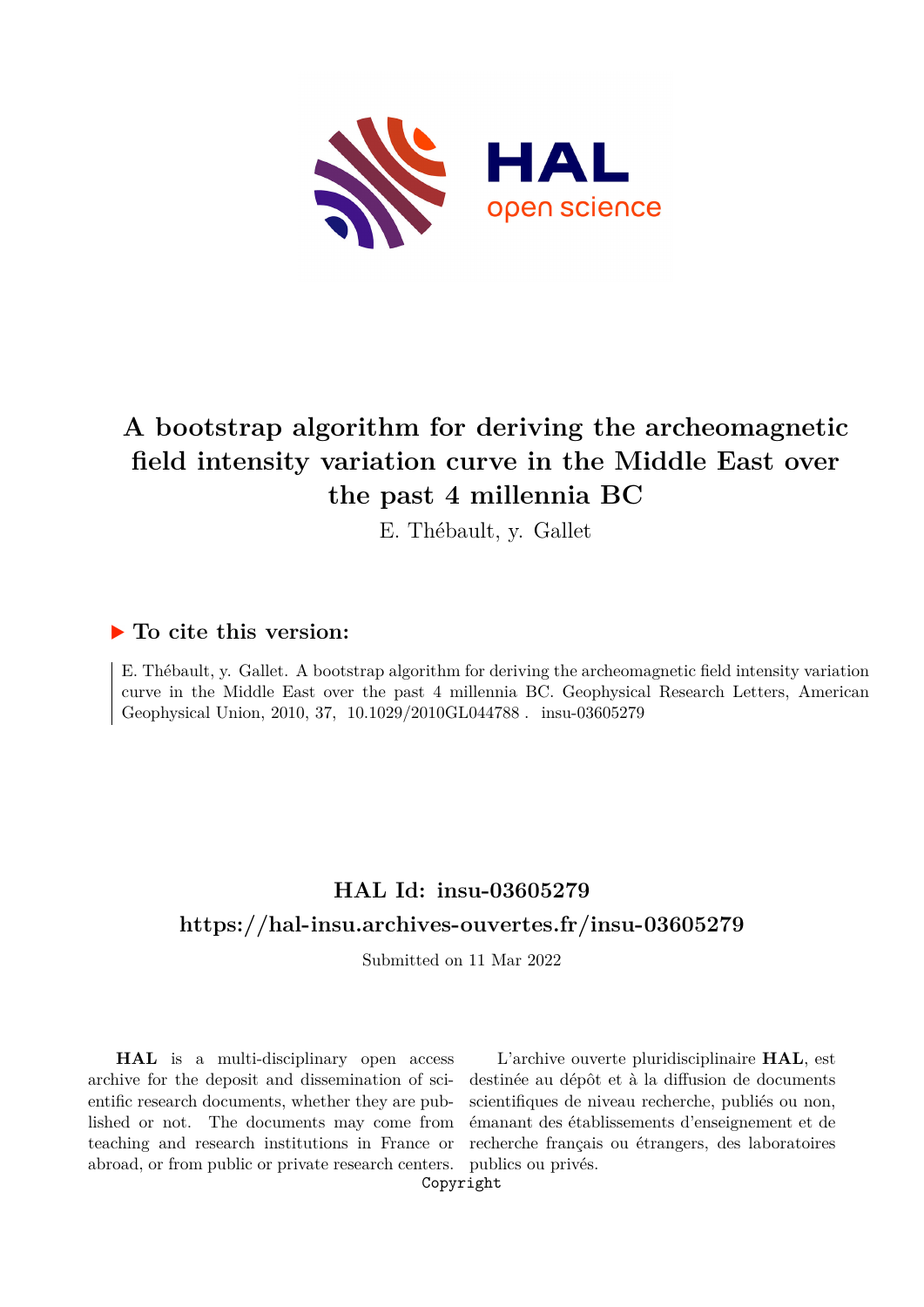## A bootstrap algorithm for deriving the archeomagnetic field intensity variation curve in the Middle East over the past 4 millennia BC

E. Thébault<sup>1</sup> and Y. Gallet<sup>1</sup>

Received 26 July 2010; revised 28 September 2010; accepted 4 October 2010; published 18 November 2010.

[1] Recent compilations of archeomagnetic intensity data have shown the existence of outliers. Acknowledging this problem, we propose a new way of generating and studying the uniqueness of regional archeomagnetic master curves bypassing the need to assume a normal data error distribution. Our approach lessens the weight of outliers by applying an iteratively re‐weighted least‐squares method combined with a bootstrap algorithm. Given a particular set of archeomagnetic data associated with experimental and dating uncertainties, we produce an ensemble of curves that are designed to sample the conditional probability distribution of the 'true' master curve. Using this technique, we propose an archeointensity master curve with its probability density for the Middle East region that covers the past four millennia BC. Citation: Thébault, E., and Y. Gallet (2010), A bootstrap algorithm for deriving the archeomagnetic field intensity variation curve in the Middle East over the past 4 millennia BC, Geophys. Res. Lett., 37, L22303, doi:10.1029/2010GL044788.

#### 1. Introduction

[2] The recovery of the shape and strength of the ancient Earth's magnetic field has important implications for dynamo simulation, core flow investigation and dating purposes [e.g., Constable, 2007]. Prior to instrumental era and during archeological times, directional and intensity geomagnetic field variations can be inferred from the remanent magnetization imprinted in volcanic deposits, sediments or in human artefacts such as kilns, bricks, tiles or pottery. The measurements can then be interpolated in space and time at global or at continental scales [e.g., Hongre et al., 1998; Korte et al., 2009; Pavón-Carrasco et al., 2009] but the models still suffer from the relatively poor spatial and temporal resolutions of the available data.

[3] At a regional scale, the data can be transferred to a common site under the Geomagnetic Axial Dipole (GAD) assumption and combined to directional and intensity master curves [Le Goff et al., 2002; Lanos et al., 2005]. This approach usually considers normally distributed errors and the existence of a unique solution. However, these hypotheses appear poorly verified because the large scatter of regional archeointensity datasets betrays the presence of outliers [e.g., Genevey et al., 2008]. For this reason, we present a bootstrap algorithm allowing to mitigate the effect of outliers and to estimate the probability density function  $(pdf)$  of a regional

master curve without making an explicit assumption on its form. Our algorithm is tested against synthetic data and then applied to real measurements to retrieve the geomagnetic field intensity variations in the Middle East between 4000 BC and 0 AD.

#### 2. Fundamentals

[4] We have a discrete set of data  $f = \{f_i\}$ ,  $i = 1..N$ , associated with the epochs  $\mathbf{t} = \{t_i\}$  and two sets of *prior* information  $\epsilon^f = \{\epsilon_i^f\}$  and  $\epsilon^t = \{\epsilon_i^t\}$  concerning the measurement and dating uncertainties. We construct a curve  $\hat{f}(t)$  whose first time derivative is continuous and express it in terms of cubic B-splines with knots evenly spaced [de Boor, 2001]. The forward problem is

$$
\widehat{\mathbf{f}}(t) = S(\alpha, t),\tag{1}
$$

where  $\alpha = {\alpha_p}$ ,  $p = 1..P$ , is the vector of parameters defining the function  $S(\alpha, t)$ . For over-determined problems ( $N \ge P$ ) with *prior* information on measurement uncertainties, we solve a regularized weighted least-squares (RWLS) inverse problem [Menke, 1989]

$$
\widehat{\alpha} = \left(\mathbf{A}^T \mathbf{W} \mathbf{A} + \lambda \mathbf{D}\right)^{-1} \mathbf{A}^T \mathbf{W}^T \mathbf{f},\tag{2}
$$

where  $A$  is the design matrix of  $B$ –splines,  $W$  the diagonal matrix of weights  $w_i = (1/\epsilon_i)^2$  and **D** a regularization matrix with  $\lambda$  a scalar determining the trade-off between misfit and regularization. In the absence of a more plausible physical model driving the intensity evolution, we assume relatively smooth temporal variations and we penalize the second time derivative of the solution as follows

$$
\mathbf{D} = \int_{t} \partial_{t}^{2} \widehat{\mathbf{f}}(t) dt.
$$
 (3)

The marginal parameter uncertainties  $\delta \hat{\alpha}$  are then traditionally estimated by the diagonal entries of the covariance matrix

$$
\delta \widehat{\alpha} = diag\left( \left[ \mathbf{A}^T \mathbf{W} \mathbf{A} + \lambda \mathbf{D} \right]^{-1} \right). \tag{4}
$$

For linear regression analyses with normal errors and  $P \ll N$ , the least‐squares method provides the best estimator in the maximum likelihood sense. This approach assumes that there is only one solution and that the *a priori* and *a posteriori* data uncertainties are correctly estimated. However, the large dispersion in regional archeointensity data, such as in Western Europe [*Genevey et al.*, 2009], suggests that some data violate the assumption regarding the normal error distribution. We thus seek a way to verify the extent to which the

<sup>&</sup>lt;sup>1</sup>Institut de Physique du Globe de Paris, Sorbonne Paris Cité, INSU, CNRS, Paris, France.

Copyright 2010 by the American Geophysical Union. 0094‐8276/10/2010GL044788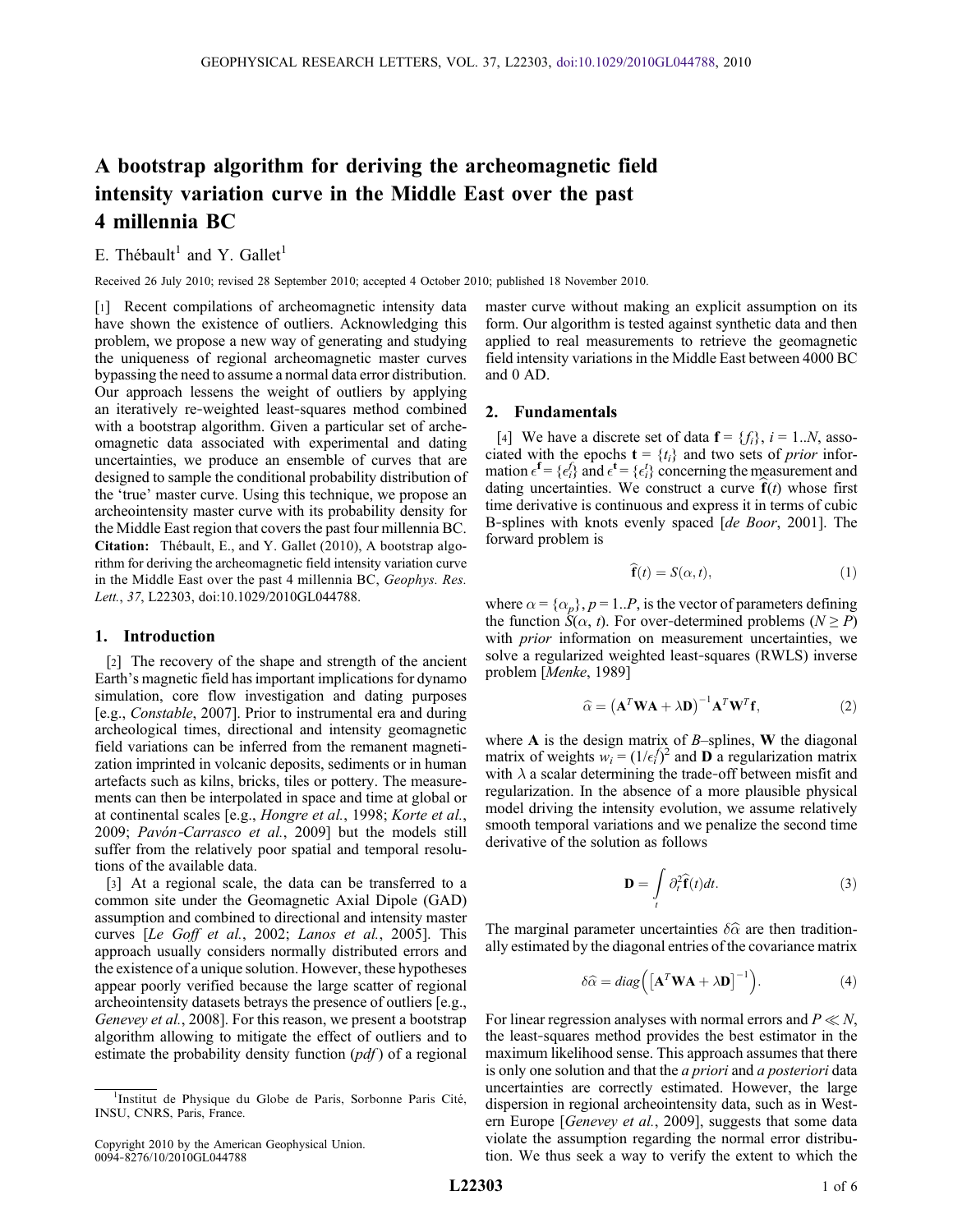

Figure 1. Schematic description of the master curve bootstrap algorithm (see text for further explanation). Solid and dashed lines are process and data flows, respectively.

solution is unique. We proceed numerically because the computation of a realistic error distribution is not feasible analytically since the measurement and dating errors do not necessarily follow the same distribution (generally Gaussian for the measurements but uniform for the dating) and that the scarcity of observations introduces possible non-linear interactions between the data errors and the model parameters.

[5] In our approach, we approximate a  $L1$ -norm solution to minify the detrimental effect of outliers. We apply an iteratively re‐weighted least‐squares method using Huber's weights (H‐IRWLS) that considers the error distribution as normal within one standard deviation but longer tailed outside [*Huber*, 1981]. Then, we develop a bootstrap algorithm for investigating the non-uniqueness and variability of the solution. This technique aims at estimating a parameter either from a series of random data subsets, or by resampling the data with values modified thanks to prior information [Davison and Hinkley, 1999]. We apply an hybrid protocol because we have too few data to consider random subsets. Nevertheless, we remove each data once (the so-called Jackknife [Efron and Tibshirani, 1993]) to investigate its

effect on the master curve solution, then we resample the data values and epochs using  $\epsilon^f$  and  $\epsilon^t$ . This procedure, also implemented by Korte et al. [2009], does not formally take the dating error into account but only shows its influence.

#### 3. Bootstrap Algorithm for Master Curves

[6] The algorithm is sketched in Figure 1. First, a sequence of knots evenly spaced between the minimum and the maximum epochs is defined by computing the mean time interval between two consecutive data. Then,  $\lambda$  is found automatically by trials: starting from a negligible value, the program records the evolution of the normalized misfit *(nrms)* with increasing  $\lambda$  (inner loop 1 in Figure 1). The first value of  $\lambda$  allowing fitting the data within tolerance (corresponding to  $nrms \sim 1$ ) is selected and remains fixed thereafter. This automatic setting is suboptimal in two cases requiring user decision: when the data are clustered around some epochs and when nrms > 1 for all values of  $\lambda$  (i.e., if the *a priori* data uncertainties are severely underestimated).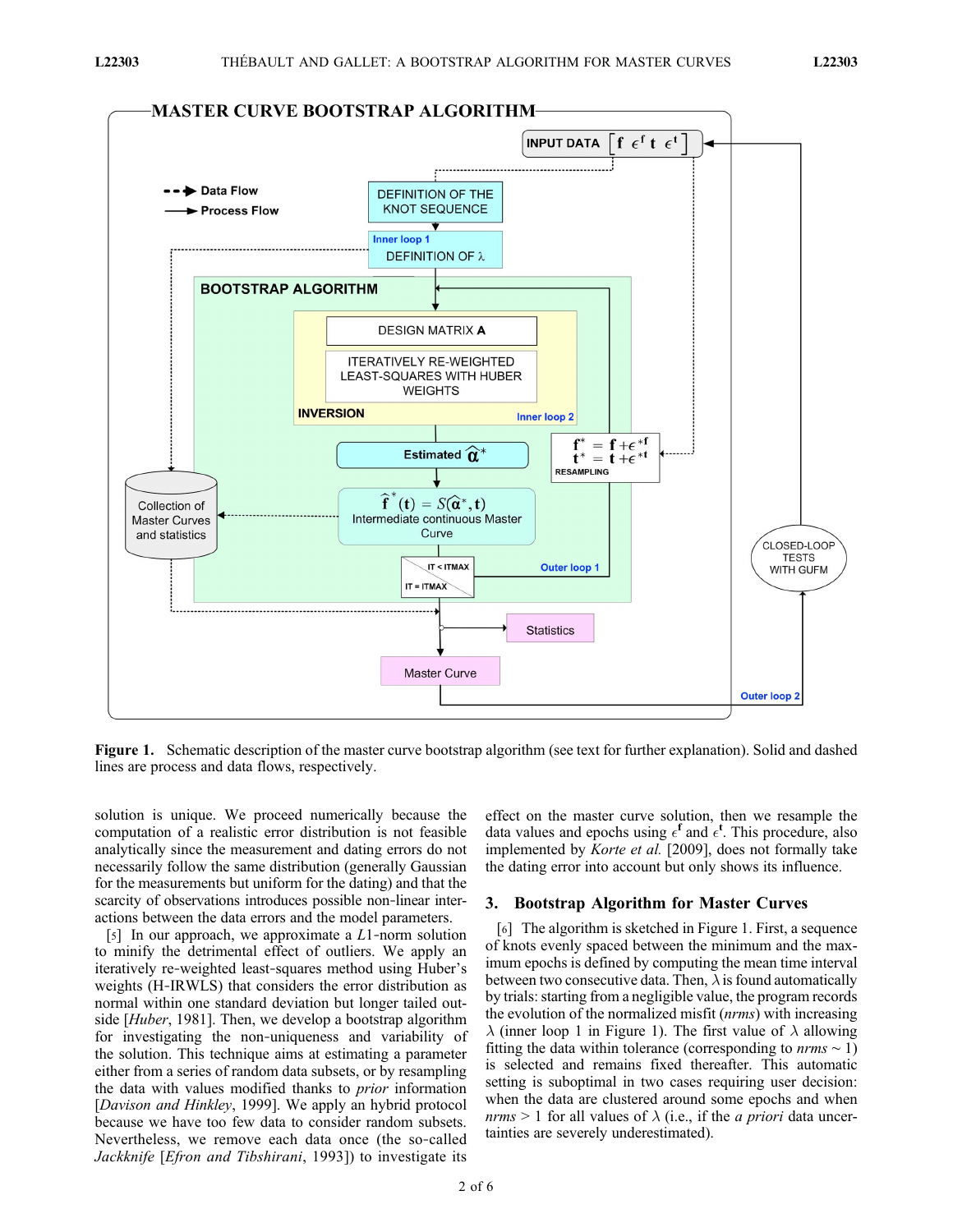

Figure 2. Synthetic curves obtained with a dataset simulated from the GUFM model. The brown dashed lines correspond to one single solution with 95% error bars obtained by Weighted Least‐Squares inversion. The pink curve is the maximum of the  $pdf$  (represented by the grey shaded tones) found using the bootstrap algorithm. The red curve shows the "true" GUFM intensity values. The master curve is obtained considering a maximum dating uncertainty of  $\pm 40$  yr with a (a) manual and (b) automatic setting of the regularization. (c) Same as in Figure 2b with a dating uncertainty of  $\pm 60$  years. (d) Maximum of the *pdf* when the algorithm is bootstrapped using different dating errors. Left ordinates show the intensity variations of the maximum likelihood (solid curves); right ordinates show the difference with increasing dating uncertainties (legend in years) between the GUFM data and the solutions (dashed curves).

[7] The bootstrap procedure removes one data (the jackknife) and iteratively resamples and replaces the measurement values and ages. A new value is defined by  $f_i^*$  =  $f_i + \epsilon_i^{*,f}$ , where  $\epsilon_i^{*,f}$  is the error sampled from the Gaussian distribution  $\mathcal{N}(0, \epsilon_i^f)$ , while a new date is defined by  $t_i^* = t_i +$  $\epsilon_i^{*,t}$ , with  $\epsilon_i^{*,t}$  sampled from the uniform distribution in the interval  $t_i \pm \epsilon_i^t$ .

[8] The inverse problem is solved by the H‐IRWLS method and the parameters are estimated at each iteration (outer loop 1) by

$$
\widehat{\alpha_{n+1}^*} = \widehat{\alpha_n^*} + \left(\mathbf{A}^{*,T} \mathbf{W}_n \mathbf{A}^* + \lambda \mathbf{D}\right)^{-1} \mathbf{A}^{*,T} \mathbf{W}_n^T (\mathbf{f}^* - S(\widehat{\alpha_n}, \mathbf{t}^*)).
$$
\n(5)

Starting from  $n = 1$  and  $w_i^1 = 1/\epsilon_i^f$ ,  $\mathbf{W}_n$  is recomputed at each loop (inner loop 2) with  $w_i^n = w_i^{n-1}/1.35$  (the constant of 1.35

is defined by *Huber* [1981]) when  $|S(\widehat{\alpha}_n, t^*) - f^*| > \epsilon_i^T$ and  $w_i^n = w_i^{n-1}$  otherwise. The symbol \* indicates that data values  $f^*$  and epochs  $t^*$  are re-sampled and the matrix  $A^*$  recomputed. After convergence, the function  $S(\alpha^*, t)$  is stored and the program proceeds until it reaches the final iteration.

[9] The program displays the master curve  $pdf$  and its temporal resolution varying with time. This latter information is important since it allows one to verify whether the solution is constrained by the data or dominated by the regularization. We define the temporal resolution  $\tau(t)$  as the half-width of  $\widetilde{\delta} = \mathbf{R}\delta(t)$  with

$$
\mathbf{R} = \left(\mathbf{A}^T \mathbf{W} \mathbf{A} + \lambda \mathbf{D}\right)^{-1} \mathbf{A}^T \mathbf{W} \mathbf{A},\tag{6}
$$

the resolution matrix, and  $\delta(t)$  the Dirac function. This resolution time should be used qualitatively and with extreme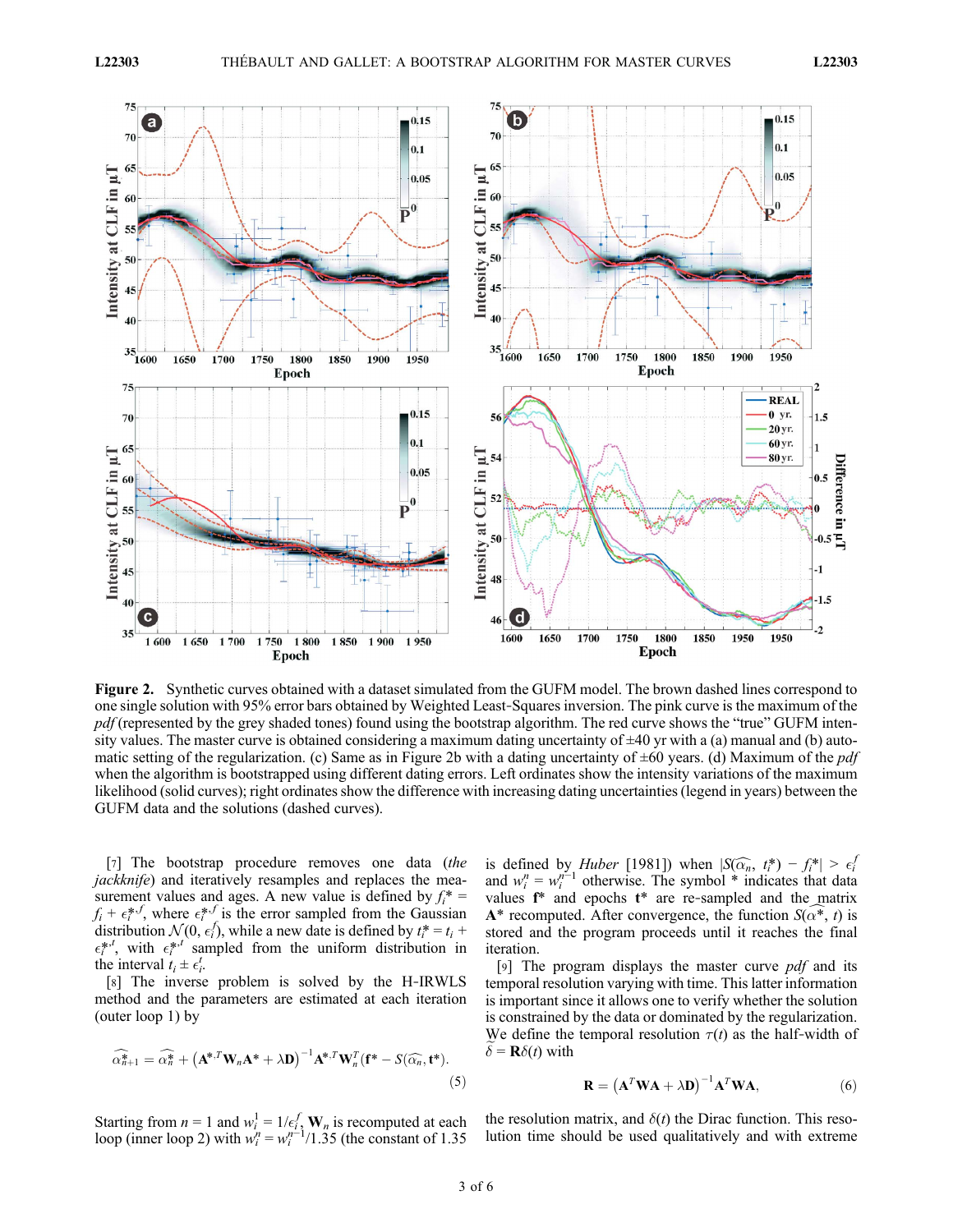caution [Parker, 1994, chap. 4.02], especially near the interval boundaries where edge effects occur.

#### 4. Closed‐Loop Test

[10] We tested the algorithm against synthetic datasets that mimic the characteristics of a regional archeomagnetic data



collection. A discrete series of magnetic field intensities was computed for every year at the location of Chambon‐La‐ Forêt, France, between 1590 AD and 1990 AD with the GUFM model [Jackson et al., 2000]. We removed randomly 90% of these perfect data and imposed that at least one 50‐yr time interval, selected randomly, was empty. This simulates data sparsity and gaps. Then, we defined randomly the vectors of intensity  $\epsilon^{f}$  and dating  $\epsilon^{t}$  uncertainties. The maximum element of  $\epsilon^f$  (the standard deviations) does not exceed the arbitrary value of 3  $\mu$ T and the maximum dating uncertainty does not exceed  $\epsilon_{\text{max}}^t$ . Intensity and dating errors for each data were then selected from the normal and the uniform distributions using  $\epsilon_i^f$  and  $\pm \epsilon_i^t$ . Finally, we simulated outliers by shifting randomly 10% of the remaining experimental intensity values outside their 95% confidence interval. Thus, starting from an original sample of 400 synthetic data equally distributed in time we ended with 30– 40 noisy data unevenly distributed in time.

[11] Figure 2 displays two simulated datasets with their uncertainties. In Figure 2a, the damping parameter  $\lambda$  was set manually (10<sup>-8</sup>) with  $\epsilon_{\text{max}}^t = 40$  yr. The estimated master curve behaves reasonably well, encompassing the GUFM model, and replicating its oscillations. Figure 2b shows the curve estimated with an automatic setting of  $\lambda$  (10<sup>-10</sup>). The curve suggests that the inverse problem is unstable and justifies setting  $\lambda$  manually. It also illustrates one remarkable property of the bootstrap algorithm: the maximum likelihood converges to the same value, which is not the case of the solution obtained with the RWLS solution (brown dashed curve). A second test was performed with an automatic setting and a new random dataset generated with  $\epsilon_{\text{max}}^t = 60$  yr. This case was found to induce a noticeable loss of time resolution (Figure 2c). Figure 2d generalizes this result; for different fixed  $\epsilon_{\text{max}}^t$ , we applied the algorithm 20 times on different random datasets (outer loop 2 in Figure 1), recorded at each iteration only the maximum likelihood (pink curve in Figure 2a), and finally computed the median of this population. For  $\epsilon_{\text{max}}^t = 0$ , the solution should (and does) converge towards the GUFM time series (within a modelling error incurred by the regularization and the knot spacing). In all cases, the dating uncertainty invariably leads to smooth estimates of the magnetic field temporal variations.

#### 5. Application to the Geomagnetic Field Intensity Variations in the Middle East Between 4000 BC and 0 AD

[12] Thanks to recent archeomagnetic studies carried out in Syria [Genevey et al., 2003; Gallet et al., 2006, 2008; Gallet and Al Maqdissi, 2010], 39 independent dated archeointensity data covering the past four millennia BC are now available for this country. This dataset is homogenous considering that all results were obtained by the same team using up‐to‐date

Figure 3. Geomagnetic field intensity variations in the Middle East between 4000 BC and 0 AD (see Figure 2 for the color codes). (a) Archeointensity master curve computed with its pdf obtained at Mari/Tell Hariri (34° N33′, 40°E53′) using Syrian data (see text for references). Same as Figure 3a with an expanded dataset using (b) strict and (c) loose criteria discussed in the text. Circles indicate data that are considered as outliers by the algorithm.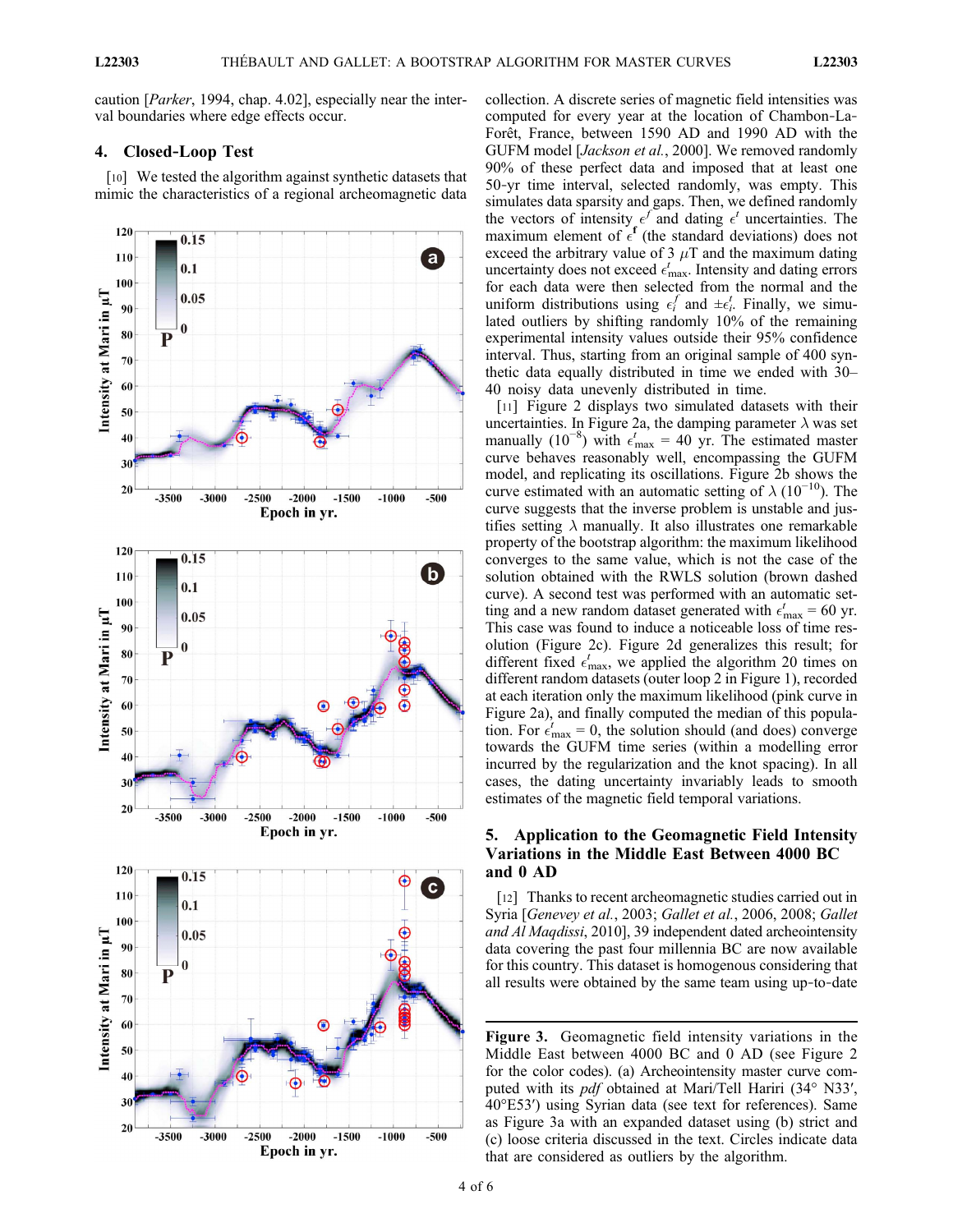experimental methods with a careful evaluation of possible occurrence of magnetomineralogical alteration during thermal treatment, and systematically taking into account the anisotropy and cooling rate effects on thermoremanent magnetization (TRM) acquisition [e.g., *Genevey et al.*, 2008]. All archeointensity data have a common definition, each being the average of results obtained from at least three independent baked clay fragments found from the same archeological context, and being dated from archeological and historical constraints.

[13] We report in Figure 3a the obtained Syrian master curve. The data were transferred to the archeological site of Mari/Tell Hariri, Syria using the GAD approximation. The curve, derived automatically, has a 154‐yr knot spacing. It exhibits two intensity maxima, the first between 2500 and 2000 BC, the second around 750 BC. Gallet et al. [2008] and Gallet and Al Maqdissi [2010] discussed the possible occurrence of more rapid variations, in particular during the second half of the third millennium BC with two successive relative maxima, and another peak around the middle of the second millennium BC. The  $pdf$ , however, indicates that such behavior could only be assessed by further data acquisition. Interestingly, the *pdf* is bimodal between 3500 and 3000 BC, and between 1500 and 1300 BC, which shows that the data are not informative enough to ascertain the significance of the peaks found in the maximum likelihood sense around 3250 and 1400 BC.

[14] We next expanded the previous dataset with archeointensity data obtained from the southern Levantine region [*Ben-Yosef et al.*, 2008, 2009] and Iran [*Gallet et al.*, 2006]. The entire dataset is now less homogeneous since the former data were mostly obtained from a different type of archeological objects (metallurgical ‐slag‐ residues) dated by radiocarbon and with an experimental procedure that involved no systematic TRM anisotropy correction and assumed negligible cooling rate effect. Furthermore, those data correspond to mean intensity values computed at the fragment level. Using the MagIC database (http://earthref. org/MAGIC), we selected the best-dated data applying "strict" versus "loose" criteria: mean intensity defined by at least three specimens per fragment (following Ben‐Yosef et al. [2008]) versus two, and with a standard deviation of less than 10% of the mean (as considered for the Syrian and Iranian data) versus 15%. This double selection yielded subsets of 13 and 27 data, to which we added 7 data from Iran. For simplicity, the algorithm resampling procedure considered all age uncertainties drawn from a uniform *pdf* although we deal in some cases with radiocarbon dating. The two cases call for user decision because  $nrms > 1$ , hence revealing a significant number of underestimated data errors. For better comparison, we computed the curves with the same knot spacing (107 yr) and  $\lambda = 10^{-6}$ . The incorporation of the additional data provides master curves very similar to that derived from the Syrian data only. Expanding the data collection from 39 to 59 or 73 data (and increasing the temporal resolution of the curve, see auxiliary material) only reduces the ambiguity due to the bimodal *pdf* discussed previously but does not help to resolve more details concerning the intensity evolution in the Middle East region.<sup>1</sup>

[15] In all three cases, the curve after 1250 BC is mostly constrained by the regularization and the data errors follow a double exponential distribution (see auxiliary material). Our algorithm highlights values that are down‐weighted in more than 68% of the iterative process (encircled data in Figure 3). These data lie outside the *pdf* distribution estimated over their age range and can be considered as outliers regarding the available data collection. This concerns 3 out of 39 Syrian data, and 13 out of 59 and 16 out of 73 data, when applying strict and loose selection criteria, which would probably benefit from further experimental analyses and discussion with archeologists for better age determination.

#### 6. Concluding Remarks

[16] The iterative inverse method that we propose for constructing regional intensity master curves presents several merits, among which the possibility to study the uniqueness of the solutions in the presence of outliers, to avoid making stringent assumption on the *pdf* associated with the master curves, and to visualize the consequences of data age uncertainties. The application of our approach on the archeointensity data recently obtained from the Middle East allows one to verify both the consistency of apparent short‐term variations and which data, given a particular dataset, can be considered as outliers. This information is important if the master curve is to be used for archeomagnetic dating purposes, for deciphering the possible occurrence of regional non-dipole features, or for advocating possible correlations with other records such as climatic ones.

[17] Acknowledgments. We thank C. Finlay, A. Genevey, G. Hulot, J. J Schott, and two anonymous reviewers for their comments. This study was partly financed by the INSU‐CNRS program SYSTER. This is IPGP contribution 3075.

#### References

- Ben‐Yosef, E., H. Ron, L. Tauxe, A. Agnon, A. Genevey, T. E. Levy, U. Avner, and M. Najjar (2008), Application of copper slag in geomagnetic archaeointensity research, J. Geophys. Res., 113, B08101, doi:10.1029/2007JB005235.
- Ben‐Yosef, E., L. Tauxe, T. E. Levy, R. Shaar, H. Ron, and M. Najjar (2009), Geomagnetic intensity spike recorded in high resolution slag deposit in southern Jordan, Earth Planet. Sci. Lett., 287, 529–539.
- Constable, C. G. (2007), Archeomagnetic and paleomagnetic studies of centennial to millennial-scale geomagnetic field variations, in Treatise on Geophysics, vol. 5, Geomagnetism, edited by G. Schubert, chap. 9, pp. 337–372, Elsevier, Amsterdam.
- Davison, A. C., and D. V. Hinkley (1999), Bootstrap Methods and Their Application, 592 pp., Cambridge Univ. Press, Cambridge, U. K.
- de Boor, C. (2001), A Practical Guide to Splines, 368 pp., Springer, New York.
- Efron, B., and R. Tibshirani (1993), An Introduction to the Bootstrap, 456 pp., Chapman and Hall, New York.
- Gallet, Y., and M. Al Maqdissi (2010), Archéomagnétisme à Mishirfeh-Qatna: Nouvelles données sur l'évolution de l'intensité du champ magnétique terrestre au Moyen‐Orient durant les derniers millénaires, Akkadica, 131, 29–46.
- Gallet, Y., A. Genevey, M. Le Goff, F. Fluteau, and S. A. Eshraghi (2006), Possible impact of the Earth's magnetic field on the history of ancient civilizations, Earth Planet. Sci. Lett., 246, 17–26.
- Gallet, Y., M. Le Goff, A. Genevey, J. Margueron, and P. Matthiae (2008), Geomagnetic field intensity behavior in the Middle East between ∼3000 BC and ∼1500 BC, Geophys. Res. Lett., 35, L02307, doi:10.1029/ 2007GL031991.
- Genevey, A., Y. Gallet, and J.‐C. Margueron (2003), Eight thousand years of geomagnetic field intensity variations in the eastern Mediterranean, J. Geophys. Res., 108(B5), 2228, doi:10.1029/2001JB001612.
- Genevey, A., Y. Gallet, C. G. Constable, M. Korte, and G. Hulot (2008), ArcheoInt: An upgraded compilation of geomagnetic field intensity data

<sup>&</sup>lt;sup>1</sup>Auxiliary materials are available in the HTML. doi:10.1029/ 2010GL044788.